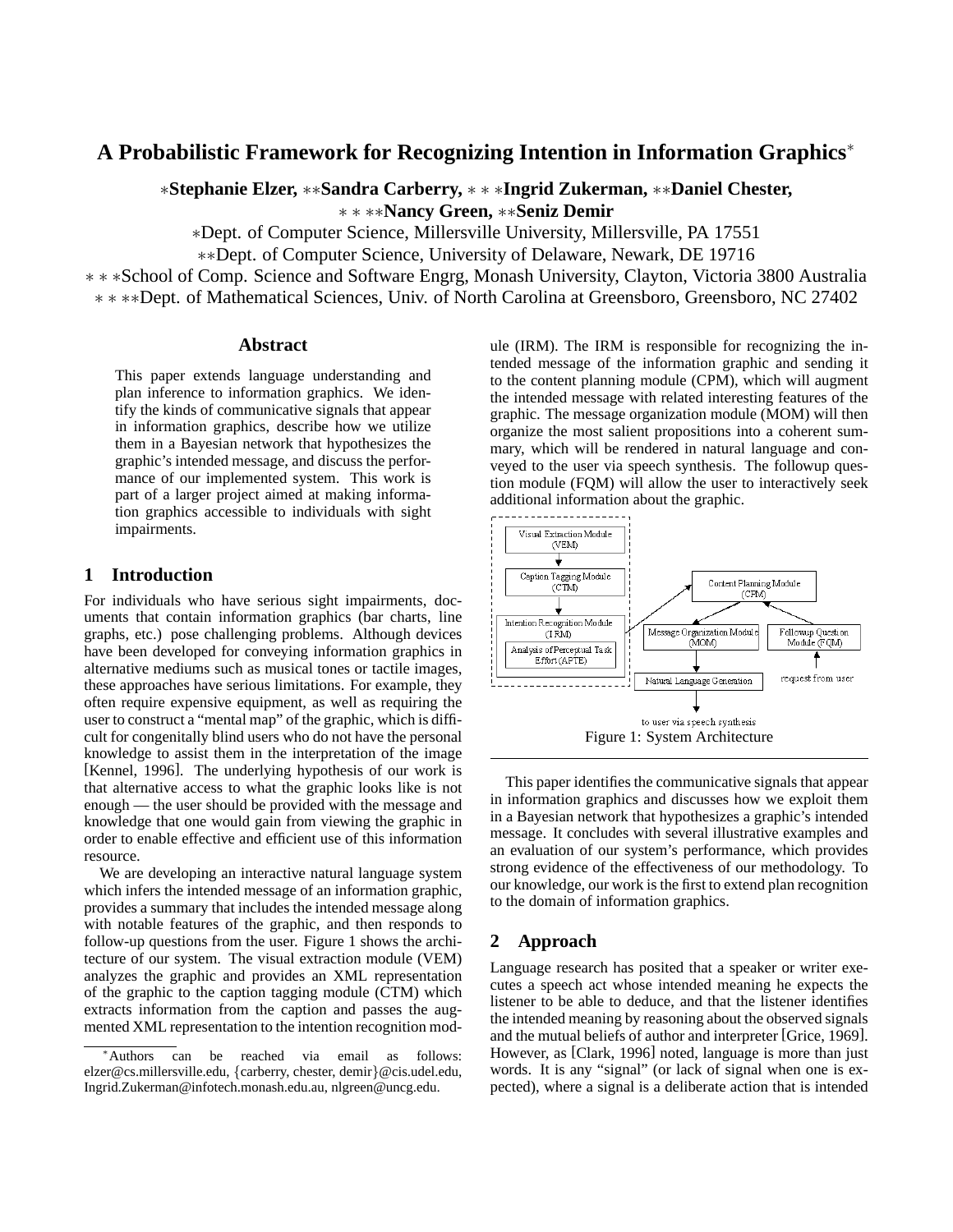

to convey a message. Although some information graphics are only intended to display data values, $<sup>1</sup>$  the overwhelming</sup> majority of information graphics from popular media sources appear to have some underlying goal or intended message, such as the graphic in Figure 2 whose communicative goal is ostensibly to convey the sharp increase in local bankruptcies in 2001 compared with the previously decreasing trend. Applying Clark's view of language to information graphics, it is reasonable to presume that the author of an information graphic expects the viewer to deduce the message that he intended to convey by reasoning about the graphic itself, the salience of entities in the graphic, and mutual beliefs.

Beginning with the seminal work of [Perrault and Allen, 1980], researchers have applied plan inference techniques to a variety of problems associated with understanding utterances, particularly within dialogue. Given domain knowledge in the form of operators that decompose goals into a sequence of subgoals, along with evidence in the form of an observed action (such as an utterance), a plan inference system can chain backwards on the plan operators to deduce one or more high-level goals that might have led the agent to perform the observed action as part of an overall plan for achieving his goal(s). The high-level communicative goals in the plan capture the utterance's intended meaning.

In their work on intelligent multimedia generation, the AutoBrief group proposed that speech act theory can be extended to the generation of graphical presentations [Kerpedjiev and Roth, 2000]. When designing an information graphic, the designer has one or more high-level communicative goals. He constructs a graphic that he believes will enable the viewer to perform certain perceptual and cognitive tasks which, along with other knowledge, will enable the viewer to recognize the graphic's intended message [Kerpedjiev and Roth, 2000]. By *perceptual tasks* we mean tasks that can be performed by simply viewing the graphic, such as finding the top of a bar in a bar chart; by *cognitive tasks* we mean tasks that are done via mental computations, such as computing the difference between two numbers.

In our research, we extend plan inference techniques to inferring intention from information graphics. Our plan operators capture knowledge about how the graphic designer's goal of conveying a message can be achieved via the viewer performing certain perceptual and cognitive tasks, as well as knowledge about how perceptual and cognitive tasks decompose into sets of simpler tasks. Figure 3 displays a plan operator consisting of:

- **Goal:** the goal that the operator achieves
- **Data Requirements:** requirements which the data must satisfy in order for the operator to be applicable in a graphic planning paradigm
- **Display Constraints:** features that constrain how the information graphic is eventually constructed if this operator is part of the final plan
- **Body:** lower-level subgoals that must be accomplished in order to achieve the overall goal of the operator

For plan recognition, the plan operators facilitate chaining backwards from perceptual tasks that can be performed on a given graphic, to hypothesize candidate goals and plans. The display constraints are used in reverse, that is, to eliminate operators from consideration (i.e., if the graphic does not satisfy the constraints on the display, then the operator could not have been part of a plan that produced the graphic). The data requirements are used to instantiate parameters in the operator (i.e., the data must have had certain characteristics for the operator to have been included in the designer's plan, and these limit how the operator's arguments can be instantiated).

Following the work of [Charniak and Goldman, 1993] and others, we capture plan inference in a probabilistic framework. We use our plan operators, along with the evidence that we glean from the information graphic itself, to construct a Bayesian network which allows us to reason about the likelihood of various candidate plans.

## **3 Network Structure**

Although we believe that our findings are extendible to other kinds of information graphics, our current work focuses on  $bar charts$ . Our analysis of simple bar charts<sup>2</sup> has shown that the intended message can be classified into one of 12 highlevel categories; examples of such categories are:

- GetRank: *Viewer to believe that* <*entity-1*> *is ranked* <*rank*> *among the entities in the graphic*
- Change-trend: *Viewer to believe that there is a* <*slope-1*> *trend from* <*param1*> *to* <*param2*> *and a significantly different* <*slope-2*> *trend from* <*param3*> *to* <*param4*>
- Relative-difference: *Viewer to believe that the value of element* <*param1*> *is* <*comparison*> *the value of element* <*param2*>*, where* <*comparison*> *is greaterthan, less-than, or equal-to.*

The top-level node in our network captures the likelihood of all of the possible categories of high-level intentions underlying a graphic. The entry with the highest probability in this node represents the category most likely to represent the graphic designer's primary intention or communicative goal for the graph. Each individual category of high-level goal is represented as a child of this top-level node. We refer to the process of replacing one or more of the parameters of a goal or perceptual task with specific elements or entities of the graphic as *instantiating* that goal or task. The network nodes

<sup>&</sup>lt;sup>1</sup>[Yu et al., 2002] developed a pattern recognition algorithm for summarizing interesting features of automatically generated graphics of time-series data from a gas turbine engine.

<sup>&</sup>lt;sup>2</sup>We are not yet considering composite or grouped bar charts.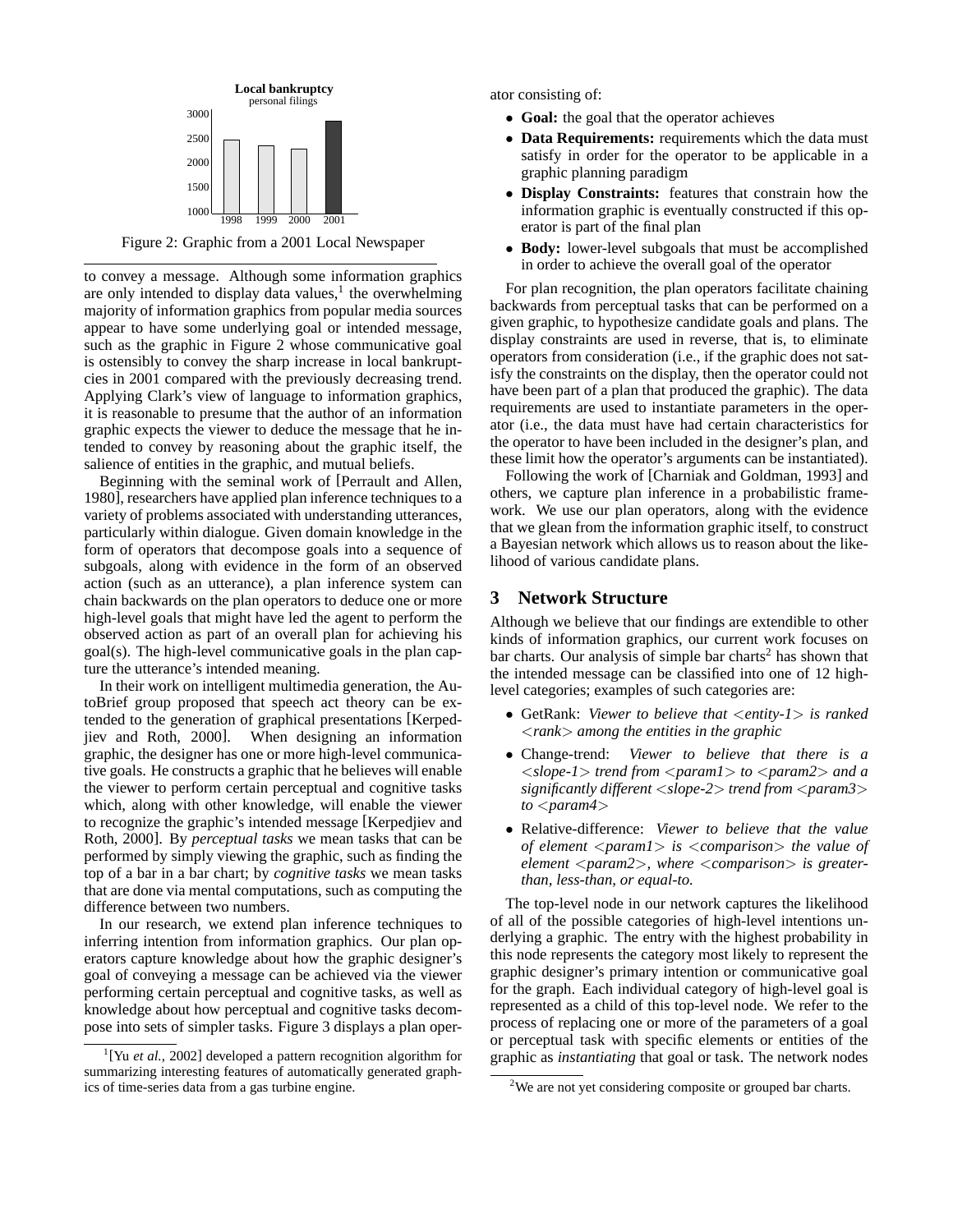**Goal:** RankFromBar( $\langle viewer \rangle$ ,  $\langle ds \rangle$ ,  $\langle g \rangle$ ,  $\langle b_i \rangle$ ,  $\langle v_i \rangle$ ,  $\langle rank \rangle$ )

**Gloss:** Viewer to believe from graphic  $\langle g \rangle$  that the element of dataset  $\langle ds \rangle$  depicted as bar  $\langle b_i \rangle$  with the value  $\langle v_i \rangle$  for primary key  $\langle \alpha t_1 \rangle$  has a value for  $\langle \alpha t_2 \rangle$  that is  $\langle \gamma \alpha t \rangle$  among the values of  $\langle \alpha t_2 \rangle$  associated with elements displayed on graphic  $\langle g \rangle$ **Data Requirements:**

- 1.  $\langle \alpha t_1 \rangle$  is the primary key attribute for dataset  $\langle ds \rangle$
- 2.  $\langle \alpha t_2 \rangle$  is a dependent attribute for dataset  $\langle ds \rangle$
- 3. The values of  $\langle \alpha t_2 \rangle$  have a natural ordering along a quantitative scale
- 4. The value of  $\langle \text{att}_2 \rangle$  for  $\langle \text{v}_i \rangle$  has rank  $\langle \text{rank} \rangle$  among the elements of  $\langle \text{ds} \rangle$

#### **Display Constraints:**

1. Graph  $\langle g \rangle$  is a bar chart

2. For each value of  $\langle att1 \rangle$  in dataset  $\langle ds \rangle$ , the value of  $\langle att1 \rangle$  and associated value of  $\langle att2 \rangle$  is displayed via a bar on graph  $\langle g \rangle$ **Body:**

- 1. PerceiveRank: Viewer can perform the perceptual task of finding the  $\langle rank \rangle$  relative to  $\langle att_2 \rangle$  of bar  $\langle b_i \rangle$  in graph  $\langle g \rangle$
- 2. GetLabel: Viewer can perform the perceptual task of finding the value  $\langle v_i \rangle$  for  $\langle \text{att}_1 \rangle$  where  $\langle v_i \rangle$  corresponds with the bar  **on graph**  $$





in the top two levels are not instantiated. Specific instantiations appear in the network as children of the nodes representing the high-level intentions. For example, the GetRank node is shown with several children in Figure 4, illustrating several of its possible instantiations — namely, finding the rank of the first, second, or third bar in the graphic. (For readability, only the instantiation of the bar parameter  $\langle b_i \rangle$  in each GetRank node is shown in Figure 4.) These are alternative instantiations and so inhibitory links [Huber *et al.*, 1994] are used to capture their mutual exclusivity. The child node of GetRank with the highest probability represents the instantiation of that goal most likely to be part of the graphic designer's intended plan. Therefore, if the entry for GetRank has the highest probability in the IntendedMessage root node, our system selects the instantiated child node of GetRank with the highest probability, and produces the instantiated version of GetRank as its hypothesis about the intended message of the graphic.

If there are multiple ways for a goal to be achieved, these are captured as children of the instantiated goal node. For example, a viewer might come to believe that the United States ranks third in GDP per capita in one of two ways: 1) he might seek out the bar for the U.S. and perceive that it is the third highest bar in the graph, or 2) he might notice the bar representing the U.S. in the graphic (perhaps it is a different color), and perceive that that bar is the third highest in the graph and that it represents the GDP per capita for the U.S. These possibilities are captured respectively as RankFromLabel and RankFromBar in Figure 5.



Figure 5: Alternative Ways of Achieving the Same Goal

The nodes in the top levels of the network, representing the high-level intentions and the alternative ways of achieving them (Figure 4), exist in every network and are added at the beginning of the network construction process. Nodes representing perceptual tasks (the lowest-level nodes in the network) are then added, and upward chaining via the plan operators adds higher level goals until a link is established to one of the top-level goal nodes shown in Figure 4. However, automatically adding to the network all of the possible instantiations of all possible perceptual tasks rapidly becomes infeasible due to the overwhelming size of the resultant network and practical constraints on memory. Thus, instead of constructing the network a priori to include every possible instantiation of each task, the network is built dynamically (using the API for Netica [Norsys, 2005]) when the system is presented with a new information graphic, and nodes are added to the network only as suggested by communicative signals in the graphic, as discussed in the next two sections.

#### **4 Communicative Signals**

In plan recognition systems involving dialogue, the communicative signals are naturally centered around the utterances, and the inference process uses signals such as the surface form of the utterance, the focus of attention in the dialogue, etc. Following AutoBrief [Kerpedjiev and Roth, 2000] [Green *et al.*, 2004], we contend that when constructing a graphic, the designer made certain design decisions in order to make "important" tasks (the ones that the viewer is intended to perform in getting the graphic's message) as *easy* or as *salient* as possible. The realization of these design decisions in the information graphic serve as communicative signals. The rest of this section identifies the kinds of com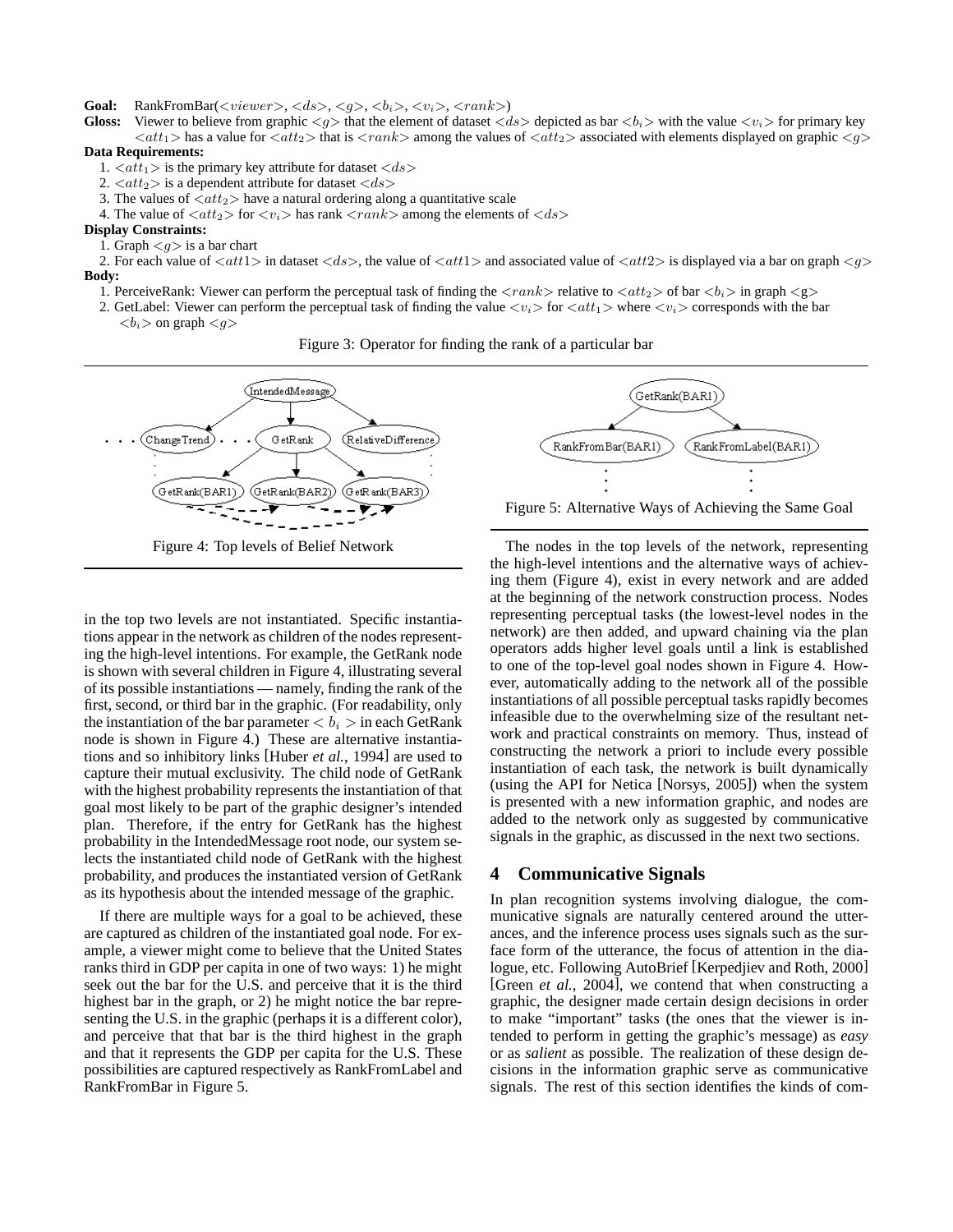municative signals that appear in information graphics, and Section 5 discusses how these signals are used in our plan inference framework.

#### **4.1 Effort as a Communicative Signal**

The design choices made by the graphic designer facilitate some perceptual tasks more than others. For example, if the viewer is intended to compare the height of two bars, placing the two bars beside each other in the graphic will facilitate the comparison task. Thus the relative effort required for a perceptual task serves as a communicative signal about what tasks the designer expects the viewer to perform.

#### **4.2 Salience as a Communicative Signal**

Our working hypothesis is that if the graphic designer goes to the effort of employing attention-getting devices to make certain elements of the graphic particularly salient, then the salient elements serve as communicative signals  $-$  i.e., the designer probably intends for them to be part of the intended message of the graphic.



Highlighting (via a difference in color or shading) is one way of signalling salience. Suppose that the bar for the U.S. was the only red bar in the graph shown in Figure 6. This would suggest that this bar is particularly relevant to the intended message of the graphic. Annotating individual elements with their exact values also signals salience. This is not the case when all of the elements are displayed with their exact values, since this is a general design feature of the graphic and does not draw attention to a specific subset of elements. Other salient entities include any element that is significantly taller than all of the other elements in the graphic and the most recent date on a time-line, since the viewer will certainly notice the height of a bar that is taller than all of the others, and will naturally be interested in what has occurred most recently. Although no specific action is required on the part of the graphic designer to make these elements salient, we posit that it is mutually believed by both designer and viewer that such elements will be salient to the viewer.

Captions by themselves are often too general [Corio and Lapalme, 1999] or ill-formed to rely solely on them to identify what the graphic is intended to convey. However, we have found that captions often contain useful communicative signals [Elzer *et al.*, 2005]. First, nouns in captions can function the same as highlighting; if the noun matches a label in the graphic, then it signals the salience of the graphic element associated with that label. Certain verbs and adjectives in captions also serve as communicative signals. In this case, the verbs and adjectives signal the salience of certain highlevel tasks. For example, the adjective *highest* in the caption "Highest in GDP" suggests that the viewer should find the maximum in the graphic, whereas the verb *beats* in the caption "U.S. Beats Japan" indicates that the viewer should note the relative difference in value between the U.S. and Japan. [Elzer *et al.*, 2005] presents our work on exploiting captions in understanding information graphics.

### **5 Exploiting the Communicative Signals**

The communicative signals gleaned from an information graphic can be exploited for two purposes: 1) to select perceptual task nodes for insertion in the network, and 2) as evidence that will influence the hypothesis about the graphic designer's intentions.

As discussed in Section 3, the Bayesian network must be restricted to those perceptual tasks suggested by the graphic. We use two kinds of communicative signals for this purpose: perceptual effort and salient elements. We developed a set of rules, based on research by cognitive scientists such as [Lohse, 1993], for estimating the required perceptual effort for a given perceptual task in a given graphic (eyetracking experiments validating these rules are detailed in [Elzer *et al.*, 2004]). This set of rules is used to identify the set of instantiated perceptual tasks in a graphic that are easiest relative to others, and nodes representing these tasks are added to the network. In some graphics, these are the only communicative signals available. However, if there are salient elements in the graphic (such as a highlighted bar or a bar whose label appears as a noun in the caption), this salience signals that the element may play a role in the plan for achieving the intended message of the graphic. Therefore, we instantiate each possible perceptual task with the salient elements, add them to the network, and chain upward as described in Section 3 until a link is established to the top-level goal node. As nodes are added via upward chaining, their subgoals (as captured in the plan operators) are also added, so that perceptual tasks required to achieve these subgoals are included in the network even if they were not among the easiest or salient tasks.

A Bayesian network also needs to explicitly record evidence that should influence the credibility of different hypotheses. Perceptual task effort and salient elements provide evidence about the intended message. For each perceptual task node in the network, evidence nodes are added as children of the perceptual task node, as shown in Figure  $7 - in$ our diagrams, nodes representing evidence extracted from the graphic are shown with dashed outlines. For example, the *Effort* evidence node in Figure 7 captures the relative effort required for the perceptual task that is its parent, the *Highlighting* node captures whether a parameter in the perceptual task is instantiated with a highlighted element in the graphic, and the *NounInCaption* node captures whether a parameter in the perceptual task is instantiated with a bar whose label matches a noun in the caption.

Certain verbs and adjectives in the caption are also com-

 $3$ This is based on a U.S. News & World Report graphic in our corpus.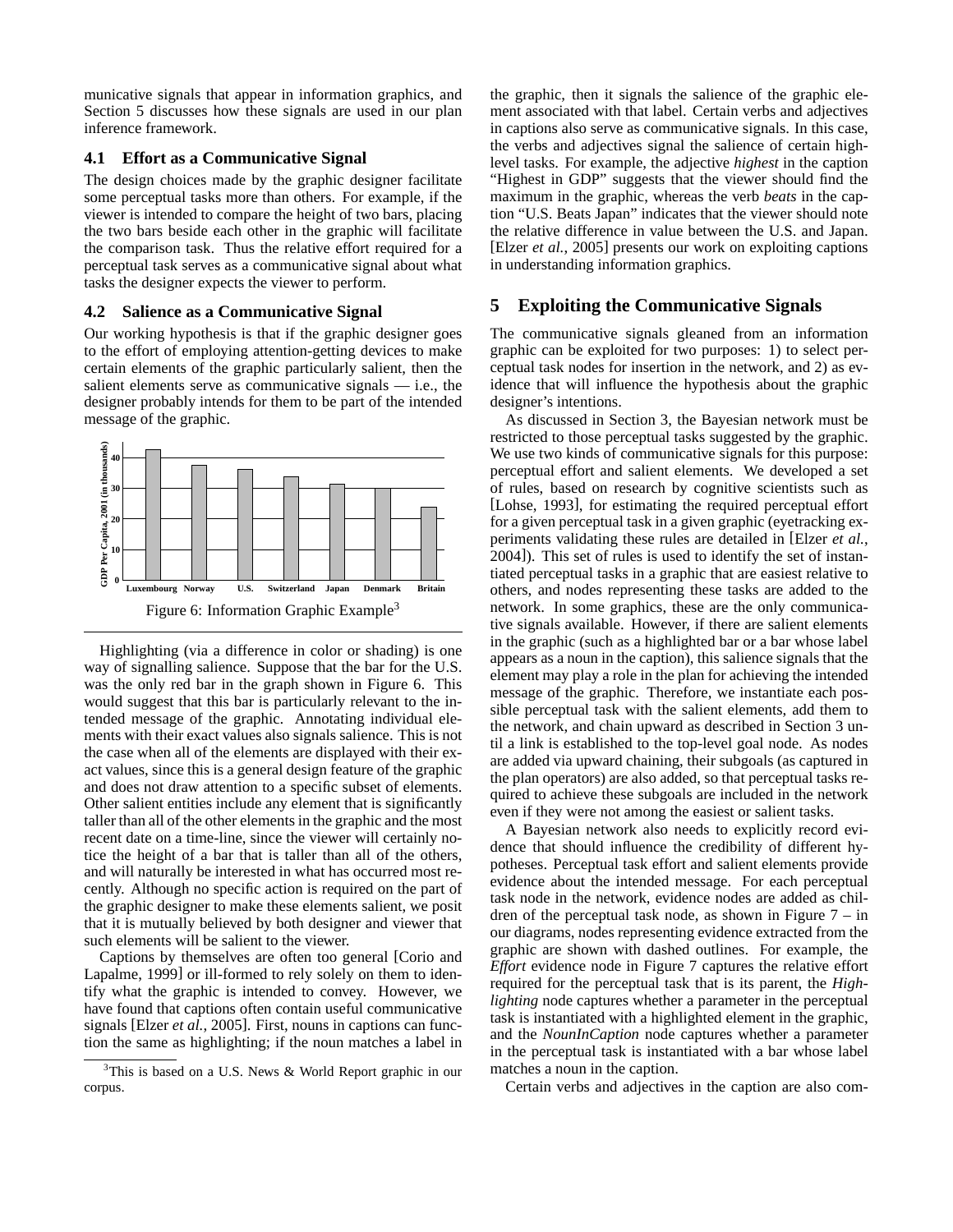

Figure 7: Perceptual Task Node with Evidence Nodes

municative signals that provide evidence about the intended message of an information graphic. Using Wordnet, we developed classes of verbs and adjectives where members of each class perform in a similar way within the domain of information graphic captions. (In the case of adjectives derived from verbs, such as the adjective *growing* in the caption *A Growing Biotech Market*, the adjective is treated as a verb using its root form.) For example, the class for the verb *rise* includes verbs such as *increase*, *grow*, *expand*, *climb*, and *soar*. Verb class and adjective class evidence nodes record which verb and/or adjective class (if any) appears in the caption; they are inserted as children of the top-level node as shown in Figure 8, since this type of evidence suggests a particular category of high-level intention.



Figure 8: Top-Level Node with Verb and Adjective Evidence

### **6 Gathering the Probabilities**

In a Bayesian network, conditional probability tables capture the probability of each of the values of a child node given the value of its parent(s). In contrast to many other probabilistic plan recognition models where it is difficult to empirically determine the probabilities, the probabilities for our belief network have been obtained through a corpus analysis.

We automated the construction of a spreadsheet containing information from each graphic needed to compute the necessary probabilities. Each graphic's XML representation was analyzed to determine for each possible instantiation of each perceptual task:

- the relative effort (categorized as easy, medium, hard, or impossible) as estimated by our effort estimation rules discussed in Section 5
- which parameters refer to elements that were salient in the graphic and the kind of salience (highlighted bars, annotated bars, bars with labels that appear as nouns in the caption, etc.)

In addition, the occurrence in the caption of a verb or adjective class that suggested a particular intention was entered into the spreadsheet.

Two coders had previously identified the intention of each graphic in the corpus. We applied our plan operators to construct a plan (constrained by what appeared in the graphic)

| PerceiveRank( <i>b</i> ar)                   | InPlan | <b>NotInPlan</b> |
|----------------------------------------------|--------|------------------|
| Only $\langle$ bar $\rangle$ annotated       | 24.99  | 2.3              |
| $\langle$ bar $\rangle$ and others annotated | 0.01   | 0.9              |
| only others annotated                        | 0.01   | 19.5             |
| no bars annotated                            | 74.99  | 77.3             |

Figure 9: A Sample Conditional Probability Table

for achieving the posited intention of each graphic; the goalsubgoal relationships, including the low-level perceptual and cognitive tasks, were entered into the spreadsheet.

Spreadsheet formulas were then constructed to compute all of the required conditional probability tables. Examples of the needed probability tables include: 1) the conditional probability of a particular perceptual task being easy, medium, hard or impossible given that the perceptual task is (or is not) part of the plan, 2) the conditional probability, for each class of verb, that the verb class appears in the caption given that the communicative goal of the graphic does (or does not) fall into a particular category of intention, and 3) the conditional probability of a bar being annotated given that recognizing the intended message entails (or does not entail) performing a particular perceptual task involving that bar. Figure 9 shows this latter conditional probability table.

### **7 System Performance**

#### **7.1 Illustrative Examples**

The following examples illustrate how different kinds of evidence impact our system's hypothesis. The examples are based on the bar chart in Figure 6. The XML representation of each example was produced by the Visual Extraction Module (VEM), augmented by the Caption Tagging Module (CTM), and then processed by the Intention Recognition Module (IRM) (see Figure 1). Given the graphic as it appears in Figure 6, our system hypothesizes that the graphic is intended to convey the relative rank in GDP of different countries and assigns this intention a likelihood of 87%. Other possibilities also have some probability assigned to them. For example, the intention of conveying that Luxembourg has the highest GDP is assigned a probability of 12.4% because the bars are in sorted order according to height, thus making it relatively easy for the viewer to recognize the maximum, and because finding the entity in the graphic with the maximum value is a fairly common intention (occurring approximately 22.7% of the time in our corpus). However, there is no other evidence suggesting that the bar representing the maximum value is salient (such as that bar being highlighted, or "Luxembourg" being mentioned in the caption), so the system hypothesizes that the viewer is intended to notice the relative rank of all of the countries listed.

Suppose, however, that the bar representing the U.S. was darker than the other bars. Now, the hypothesis that the intended message of the graphic is to convey that the rank of the U.S. is third is assigned a probability of 99.5%. The fact that the bar is highlighted provides strong evidence that it plays a role in the intended message of the graphic. Elements of the graphic could also be made salient in other ways, such as through annotations. Suppose that the bar representing the U.S. was still darker than the other bars, but that the bars